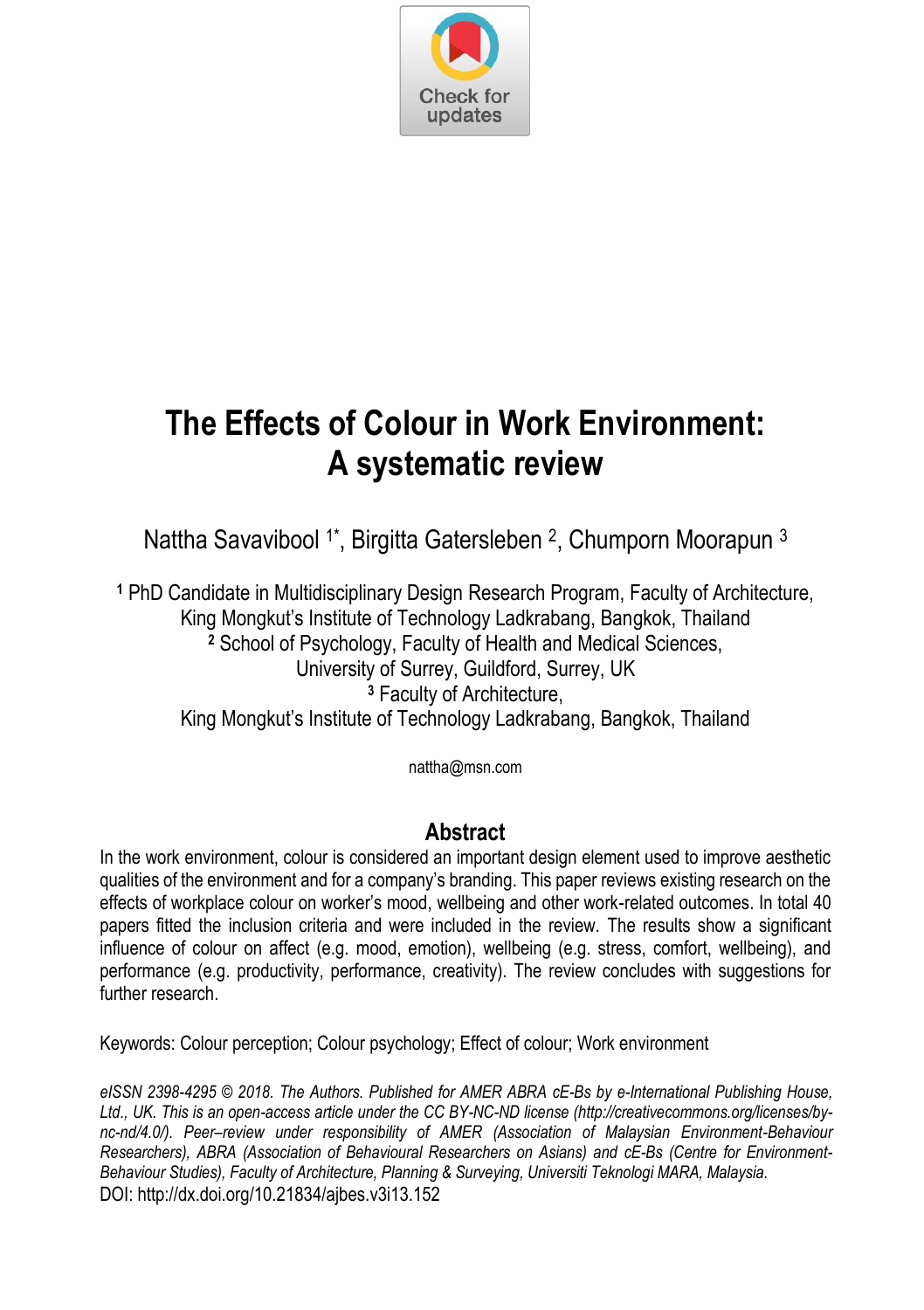# **1.0 Introduction**

Colour is one of the elements that play a significant role in interior design, especially in the work environment. In the field of environmental psychology, colour is discussed as another environmental factor that has a great impact on human perception and behaviour. People feel stimulated by a warm colour, and a cool colour is calming. Workplace colour can affect the physiological response such as heart rate as well as anxiety and human comfort (Küller et al., 2009). Moreover, colour has an impact on work outcomes such as performance, productivity and creativity (Kwallek et al., 2007, Mehta & Zhu, 2009). It is often assumed that providing the right colour can have positive effects in the workplace. Moreover, individual colour preference is associated with the emotional response to the environment as well as behaviour in that environment. Therefore, understanding how colour can affect human perceptions and behaviour is essential for creating an efficient work environment.

# **2.0 Literature Review**

The aim of this paper is to review the existing studies that examine the effects of colour in the work environment on human perceptions and behaviour, particularly regarding mood and wellbeing and work-related outcomes.

# **3.0 Methodology**



Figure 1: Flow chart of systematic literature review process.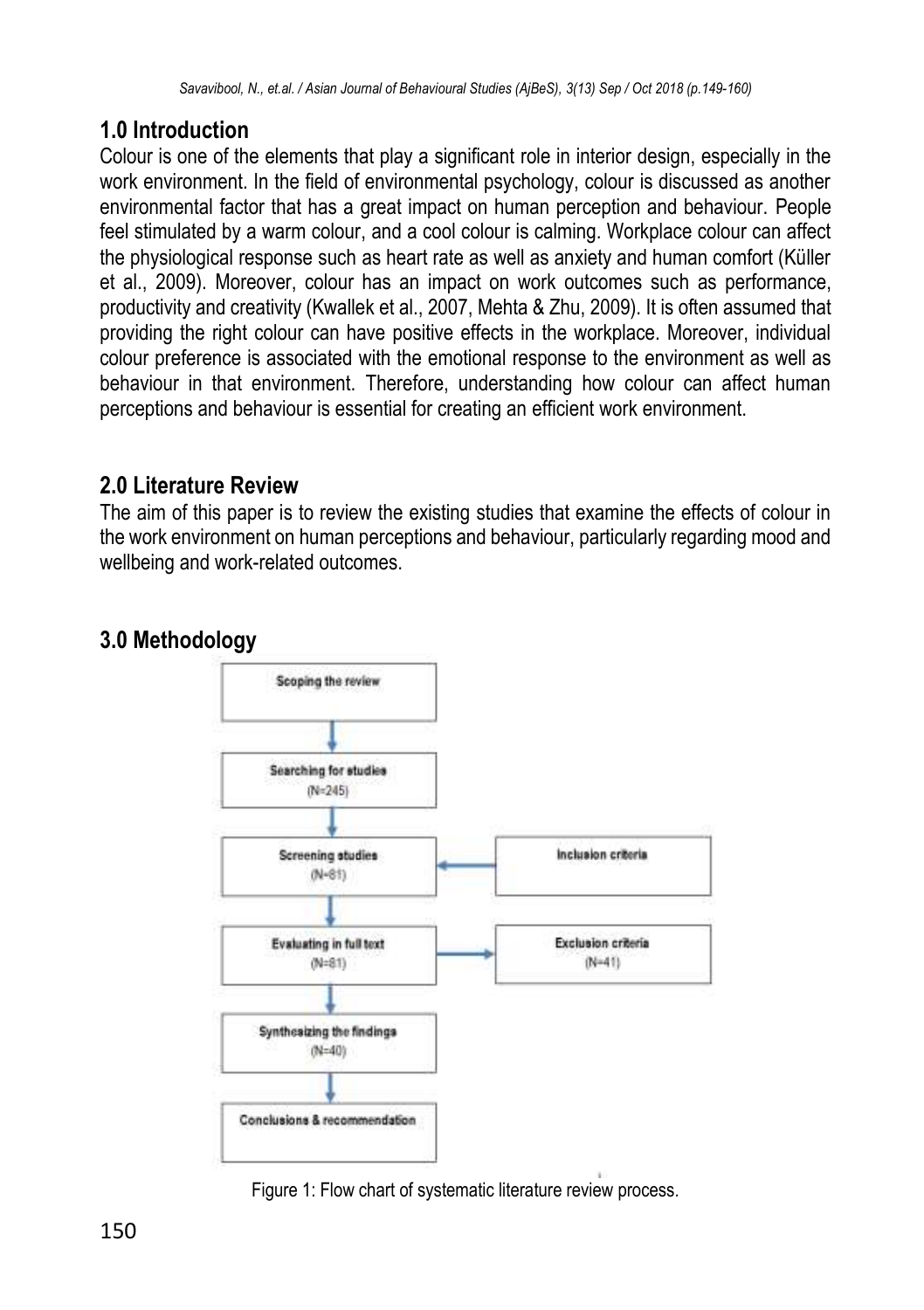The procedure of the review included the following steps, as illustrated in Figure.1  $\cdot$ Scoping the review: In the field of psychology, social science, architecture

• Searching: The search was carried out in Scopus and Google Scholar databases.

• Screening process: Following the inclusion criteria, papers were limited to peerreviewed academic literature in English language, published between 1990 and 2016.

• Evaluating the full text of selected papers: The following exclusion criteria were used to exclude articles, studies with no particular colour intervention and no outcomes, studies without a focus on colour and workplace design, descriptive literature, studies without a measurement instrument.

• Analysis and synthesis of the findings

• Conclusion

#### **4. Results, Discussion, and Recommendation**

Initially, 245 papers were retrieved from the databases. Among them, 81 papers were fit the inclusion criteria for this study. Subsequently, another 41 papers were excluded because they were not empirical studies, and 40 papers were selected for the final review. All studies are summarised in Table 1.

Most of the studies were conducted in the western regions. The cross-cultural studies were mostly conducted across Europe and Asia. Three aspects of colour were studied: hue, saturation and brightness. The majority of the studies focused on studying warm versus cool colours. Warm colours were usually red, orange, yellow, and cool colours were most often blue and green.

The evidence from 40 studies identified that colour of work environment has significant effects on the human in three categories: mood and emotion, physiology and wellbeing, and work-related outcomes.

|   |                              |                                      |                                          |                                           |                                                                                  |           | Assessments |                |            |  |
|---|------------------------------|--------------------------------------|------------------------------------------|-------------------------------------------|----------------------------------------------------------------------------------|-----------|-------------|----------------|------------|--|
|   | Authors                      | <b>Study Design</b>                  | Methods                                  | Participants                              | Colour sample                                                                    | Psycholog | Physiology  | <b>Outcome</b> | Preference |  |
|   | Abbas et al.<br>(2006)       | Experimental                         | Laboratory,<br><b>ECG</b>                | 15 students;<br>Australia                 | Red, blue,<br>green                                                              |           | X           |                |            |  |
| 2 | Al-Rasheed<br>(2015)         | Experimental<br>(Cross-<br>Cultural) | Experimental<br>room                     | 109 Students:<br>England,<br>Saudi Arabia | Red, pink,<br>Yellow-red.<br>red-pink,<br>green, blue-<br>green,<br>green-yellow |           |             |                | X          |  |
| 3 | Bakker et al.<br>(2013)      | Experimental                         | Real meeting<br>rooms,<br>questionnaires | 52 employees;<br>The<br>Netherlands       | Red. blue                                                                        |           | Χ           | X              |            |  |
| 4 | Baniani &<br>Yamamoto (2015) | Experimental<br>(Cross-              | Drawing,<br>Painting,                    | 319 students:<br>Iran, Japan,             | Colour<br>schemes                                                                |           |             |                | X          |  |

 $\overline{\phantom{0}}$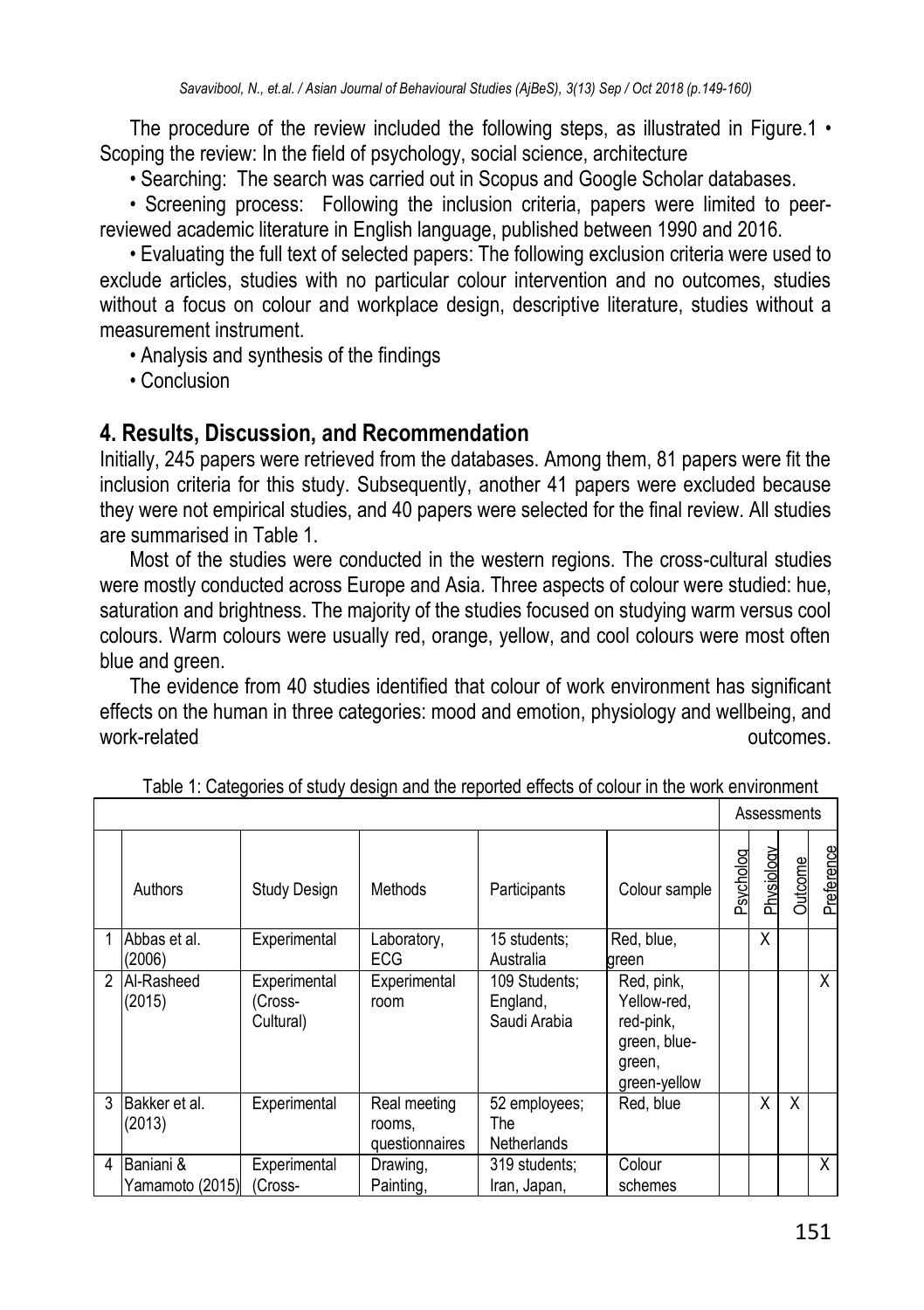|   |                                  | Cultural)                            | Questionnaire<br>s                                | Foreign                                                                               |                                                                                             |                         |   |                         |                         |
|---|----------------------------------|--------------------------------------|---------------------------------------------------|---------------------------------------------------------------------------------------|---------------------------------------------------------------------------------------------|-------------------------|---|-------------------------|-------------------------|
|   | 5 Ceylan et al.<br>(2008)        | Experimental                         | 25<br>photographs                                 | 60 managers,<br>Turkey                                                                | Yellow,<br>orange, pink,<br>green, red,<br>red violet.<br>blue, blue<br>violet              |                         |   | X                       |                         |
| 6 | Dijkstra (2008)                  | Experimental                         | Laboratory,<br><b>Stress Arousal</b><br>Checklist | 89 students:<br>Turkey                                                                | Green.<br>Orange, white                                                                     |                         | X |                         |                         |
|   | 7 Dul et al. (2011)              | Survey                               | Creative<br>Personality<br>Scale                  | 274 workers:<br><b>The</b><br>Netherlands                                             | Warm colours.<br>cool colours                                                               |                         |   | Χ                       |                         |
|   | 8 Elliot et al.<br>(2007)        | Experimental<br>(Cross-<br>Cultural) | Laboratory &<br>classroom<br>IQ test, task        | 282 students:<br>USA, Germany                                                         | Red, green<br>black, white,<br>gray                                                         | $\overline{\mathsf{x}}$ |   | $\overline{\mathsf{x}}$ |                         |
| 9 | Franz (2006)                     | Experimental                         | Web<br>experiment                                 | $\overline{125}$<br>participants;<br>Germany                                          | 16 hue.<br>4 saturation<br>& brightness<br>levels.                                          | $\overline{\mathsf{X}}$ |   |                         |                         |
|   | 10 Gao et al.<br>(2007)          | Experimental<br>(Cross-<br>Cultural) | Experimental<br>room                              | 440 students;<br>Hong Kong,<br>Japan,<br>Thailand,<br>Taiwan, Italy,<br>Spain, Sweden | 214 colours                                                                                 | Χ                       |   |                         |                         |
|   | 11 Gyu & Park<br>(2013)          | Experimental<br>(Cross-<br>Cultural) | Model                                             | 92 participants,<br>USA, Korea                                                        | Red, yellow,<br>green, blue,<br>purple, white                                               |                         |   |                         | Χ                       |
|   | 12 Hidayetoglu et<br>al. (2012)  | Experimental                         | 9 pictures.<br>9 videos                           | 102 students;<br>Turkey                                                               | Red. blue<br>grey, with low<br>& hiah<br>brightness                                         | $\overline{\mathsf{x}}$ |   |                         |                         |
|   | 13 Kamaruzzaman<br>et al. (2010) | Survey                               | Questionnaire<br>s, interviews                    | 105 employees;<br>Malaysia                                                            | Colour<br>schemes                                                                           | $\overline{\mathsf{x}}$ |   | $\overline{X}$          | $\overline{\mathsf{x}}$ |
|   | 14 Kaya et al.<br>(2004)         | Experimental                         | Experimental<br>room                              | 98 students;<br><b>USA</b>                                                            | Red, yellow,<br>green, blue,<br>purple, white,<br>gray, black<br>5<br>intermediate<br>hues: | $\overline{X}$          |   |                         |                         |
|   | 15 Kurt & Osueke<br>(2014)       | Survey                               | Questionnaire<br>s, interviews                    | 490 students.<br>staffs; Cyprus                                                       | Colour<br>schemes                                                                           | $\overline{\mathsf{x}}$ |   |                         |                         |
|   | 16 Kwallek &<br>Lewis (1990)     | Experimental                         | Experimental<br>room, tests,<br>questionnaires    | 675 students;<br><b>USA</b>                                                           | Red, green,<br>white                                                                        | X                       |   | X                       | $\overline{\mathsf{X}}$ |
|   | 17 Kwallek et al.<br>(1996)      | Experimental                         | Experimental<br>room, tests,<br>questionnaires    | 90 workers;<br><b>USA</b>                                                             | Red, orange,<br>yellow, blue,<br>green, purple,<br>white, gray,<br>beige                    | $\overline{\mathsf{x}}$ |   | $\overline{X}$          | $\overline{\mathsf{x}}$ |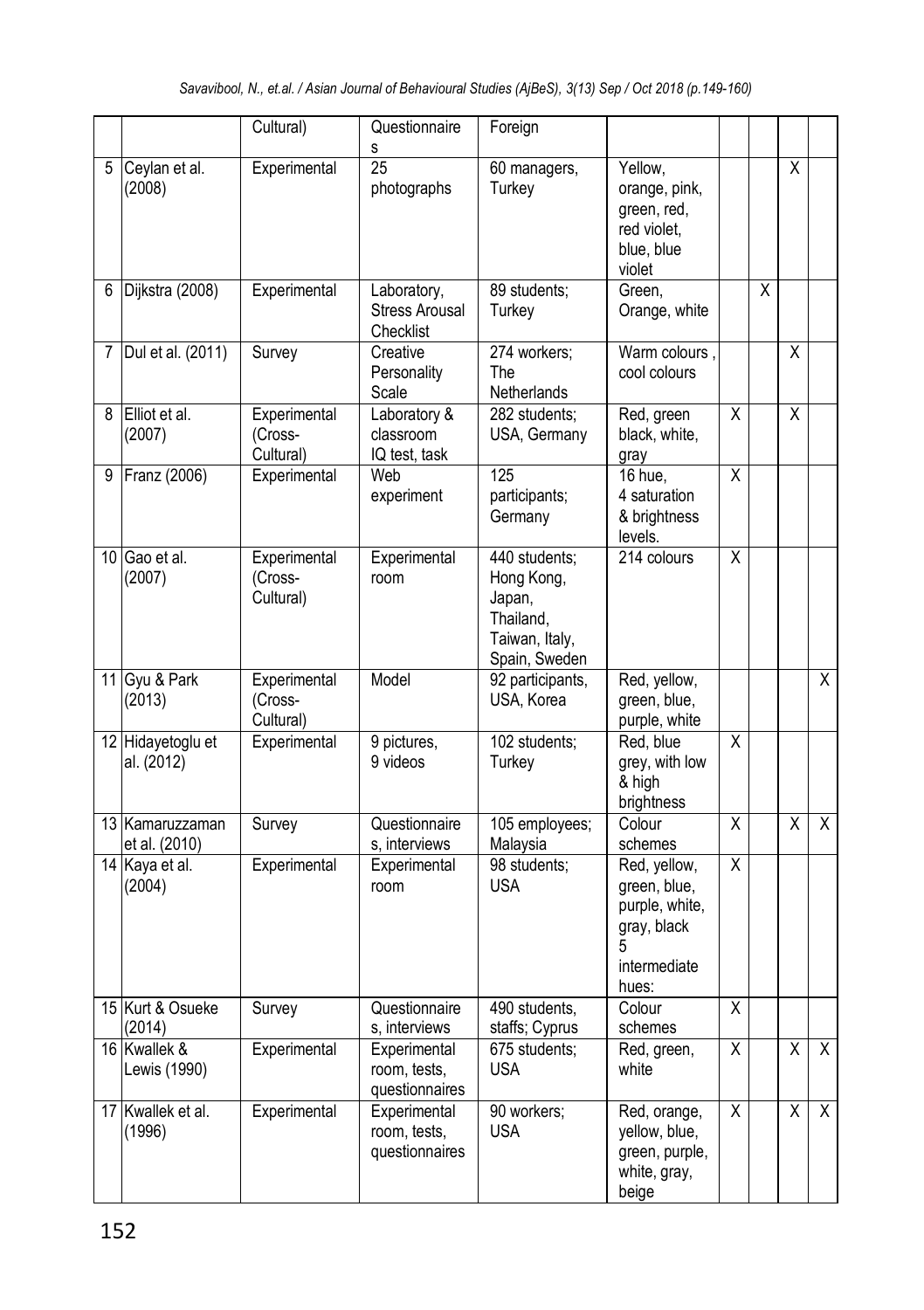| 18 Kwallek et al.<br>(1997)   | Experimental                         | Experimental<br>room, tests,<br>questionnaires                     | 90 workers;<br><b>USA</b>                                                                   | Red, blue-<br>green, white                                                     | Χ                       |   | X                       | X                       |
|-------------------------------|--------------------------------------|--------------------------------------------------------------------|---------------------------------------------------------------------------------------------|--------------------------------------------------------------------------------|-------------------------|---|-------------------------|-------------------------|
| 19 Kwallek et al.<br>(2007)   | Experimental                         | Experimental<br>room<br>Questionnaire<br>s                         | 90 workers;<br><b>USA</b>                                                                   | Red, blue-<br>green,<br>white                                                  |                         |   | $\overline{\mathsf{x}}$ |                         |
| 20 Küller et al.<br>(2006)    | Experimental<br>(Cross-<br>Cultural) | Real work<br>environments,<br>Questionnaire<br>s                   | 998 employees;<br>Argentina,<br>Saudi Arabia,<br>Sweden, UK                                 | Monotonous,<br>neutral,<br>colourful                                           | X                       |   |                         |                         |
| 21 Küller et al.<br>(2009)    | Experimental                         | Experimental<br>room, EEG,<br>EKG,<br>interview,<br>questionnaires | 57 students;<br>Sweden                                                                      | Red, blue<br>Colourful, gray                                                   | $\overline{X}$          | X | X                       |                         |
| 22 Lengen (2015)              | Experimental                         | Painting,<br>interview                                             | 20 participants;<br>Switzerland                                                             | Blue, green,<br>grey, white                                                    |                         | X |                         |                         |
| 23 Lebedkova et<br>al. (2012) | Experimental                         | Experimental<br>room.<br>Questionnaire<br>s                        | 10 participants,<br>Russia                                                                  | Orange, ochre,<br>blue & yellow,<br>green, dark<br>blue                        |                         | X | $\overline{\mathsf{x}}$ |                         |
| 24 Liu et al. (2014)          | Experimental                         | Questionnaire<br>s                                                 | 75 patients;<br>China                                                                       | 27 colours                                                                     | $\overline{\mathsf{x}}$ |   |                         | χ                       |
| 25 Manav (2007)               | Experimental                         | Experimental<br>room,<br>questionnaires                            | 20 students.<br>Turkey                                                                      | Light blue and<br>light yellow                                                 | $\overline{\mathsf{x}}$ |   |                         |                         |
| 26 McCoy and<br>Evans (2002)  | Experimental                         | photographs                                                        | 60 students;<br><b>USA</b>                                                                  | Red, yellow,<br>red-violet,<br>green, blue,<br>blue violet                     |                         |   | X                       |                         |
| 27 Mehta & Zhu<br>(2009)      | Experimental                         | Computer                                                           | 666<br>participants;<br>Canada                                                              | Red, blue                                                                      |                         |   | $\overline{\mathsf{x}}$ |                         |
| 28 Ou et al. (2012)           | Experimental<br>(Cross-<br>Cultural) | Experimental<br>room                                               | 223 participants;<br>UK, Taiwan,<br>France, Iran<br>Germany, Spain,<br>Sweden.<br>Argentina | 190 colour<br>pairs                                                            | $\overline{X}$          |   |                         | $\overline{X}$          |
| 29 Öztürk et al.<br>(2012)    | Experimental                         | Experimental<br>room                                               | 60 staffs;<br>Turkey                                                                        | Achromatic,<br>Chromatic                                                       | $\overline{\mathsf{x}}$ |   | $\overline{X}$          |                         |
| 30 Park & Guerin<br>(2002)    | Experimental<br>(Cross-<br>Cultural) | Experimental<br>room.<br>questionnaires                            | 425 students;<br>USA, England,<br>Korea, Japan                                              | Hue, value,<br>chroma.                                                         |                         |   |                         | χ                       |
| 31 Park (2009)                | Experimental                         | Model                                                              | 153<br>participants;<br><b>USA</b>                                                          | Red, yellow,<br>green, blue,<br>purple, white,<br>9 brightness &<br>saturation |                         |   |                         | X                       |
| 32 Poursafar et al.<br>(2016) | Survey<br>(Cross-                    | Questionnaire<br>s                                                 | 202 architects;<br>Iran, India                                                              | Colour<br>schemes                                                              |                         |   | $\overline{\mathsf{x}}$ | $\overline{\mathsf{x}}$ |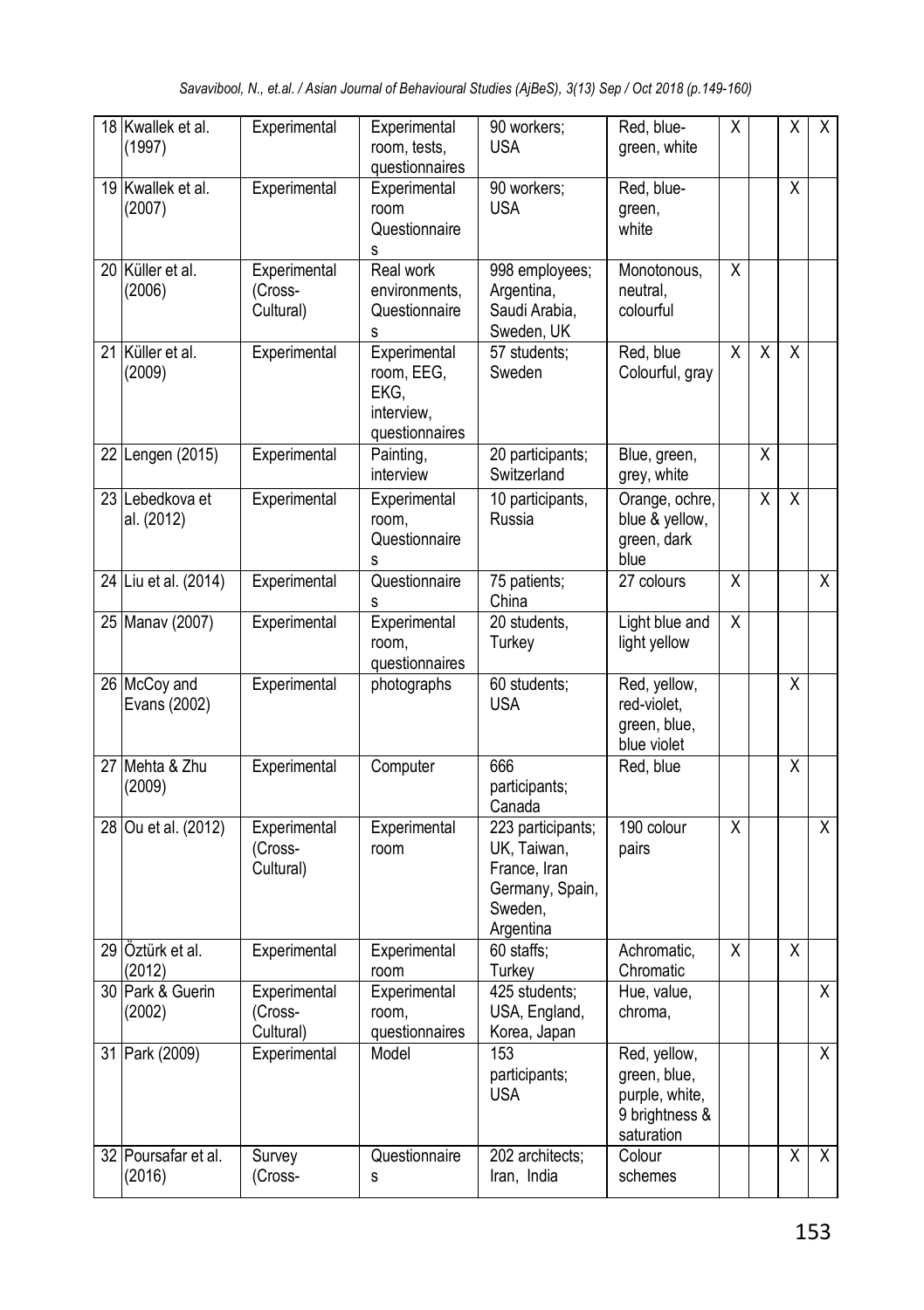|       |                                               | Cultural)                            |                                                |                                                  |                                                                                                                           |                         |   |    |                |
|-------|-----------------------------------------------|--------------------------------------|------------------------------------------------|--------------------------------------------------|---------------------------------------------------------------------------------------------------------------------------|-------------------------|---|----|----------------|
|       | 33 Saito (1996)                               | Survey<br>(Cross-<br>Cultural)       | Colour chart.<br>questionnaires                | 1600<br>participants.<br>Japan, Korea,<br>Taiwan | 62<br>chromatic<br>3<br>achromatic                                                                                        |                         |   |    | X              |
|       | 34 Sorokowski et<br>al. (2014)                | Survey<br>(Cross-<br>Cultural)       | Colour chart.<br>interviews                    | 308<br>participants;<br>Papua, Poland            | Red, orange,<br>yellow, green,<br>blue, purple &<br>6 colours in-<br>between                                              |                         |   |    | X              |
|       | 35 Stone & English<br>(1998)                  | Experimental                         | Experimental<br>room, MAACL,<br>questionnaires | 122 students;<br><b>USA</b>                      | Red, blue                                                                                                                 | X                       |   | X  |                |
|       | 36 Stone (2001)                               | Experimental                         | Experimental<br>room, MAACL,<br>questionnaires | 144 students;<br><b>USA</b>                      | Red, blue,<br>white                                                                                                       | X                       |   | X  |                |
|       | 37 Stone (2003)                               | Experimental                         | Experimental<br>room, MAACL,<br>questionnaires | 128 students;<br><b>USA</b>                      | Red, blue                                                                                                                 | X                       |   | X  |                |
|       | 38 Taylor, Clifford<br>and Flanklin<br>(2013) | Experimental<br>(Cross-<br>Cultural) | Computer                                       | 95 participants;<br>Namibia.<br>England          | Red, orange,<br>yellow, green,<br>cyan, blue,<br>purple & 8<br>saturation                                                 |                         |   |    | $\overline{X}$ |
|       | 39 Valdez &<br>Mehrabian<br>(1994)            | Experimental                         | Color cards,<br>PAD scales                     | 396 students;<br><b>USA</b>                      | Red, yellow,<br>green, blue,<br>purple,<br>red-purple,<br>yellow-red,<br>green-<br>yellow, blue-<br>green,<br>purple-blue | $\overline{\mathsf{x}}$ |   |    | $\overline{X}$ |
|       | 40 Yildirim et al.<br>(2015)                  | Survey                               | Questionnaire<br>s                             | 909 students;<br>Turkey                          | Blue, pink,<br>cream                                                                                                      | Χ                       |   |    |                |
| Total |                                               |                                      |                                                |                                                  |                                                                                                                           |                         | 6 | 18 | 16             |

#### **4.1 Colour preference**

In total 16 studies were included that examined colour preferences. Most of the studies were cross-cultural study. Blue and green are consistently found to be the most favourite colours (Kamaruzzaman et al., 2010; Kwallek et al., 1997; Liu et al., 2014; Park, 2009; Poursafar et al., 2016; Valdez & Mehrabian, 1994). However, colour preference is not universal (Taylor, Clifford and Flanklin, 2013) and are influenced by differences in age, gender, cultural aspect (Park & Guerin, 2002; Saito, 1996; Sorokowski et al., 2014), background and experience (Baniani & Yamamoto, 2015).

In the workplace, the preference of colours can influence on worker's mood, wellbeing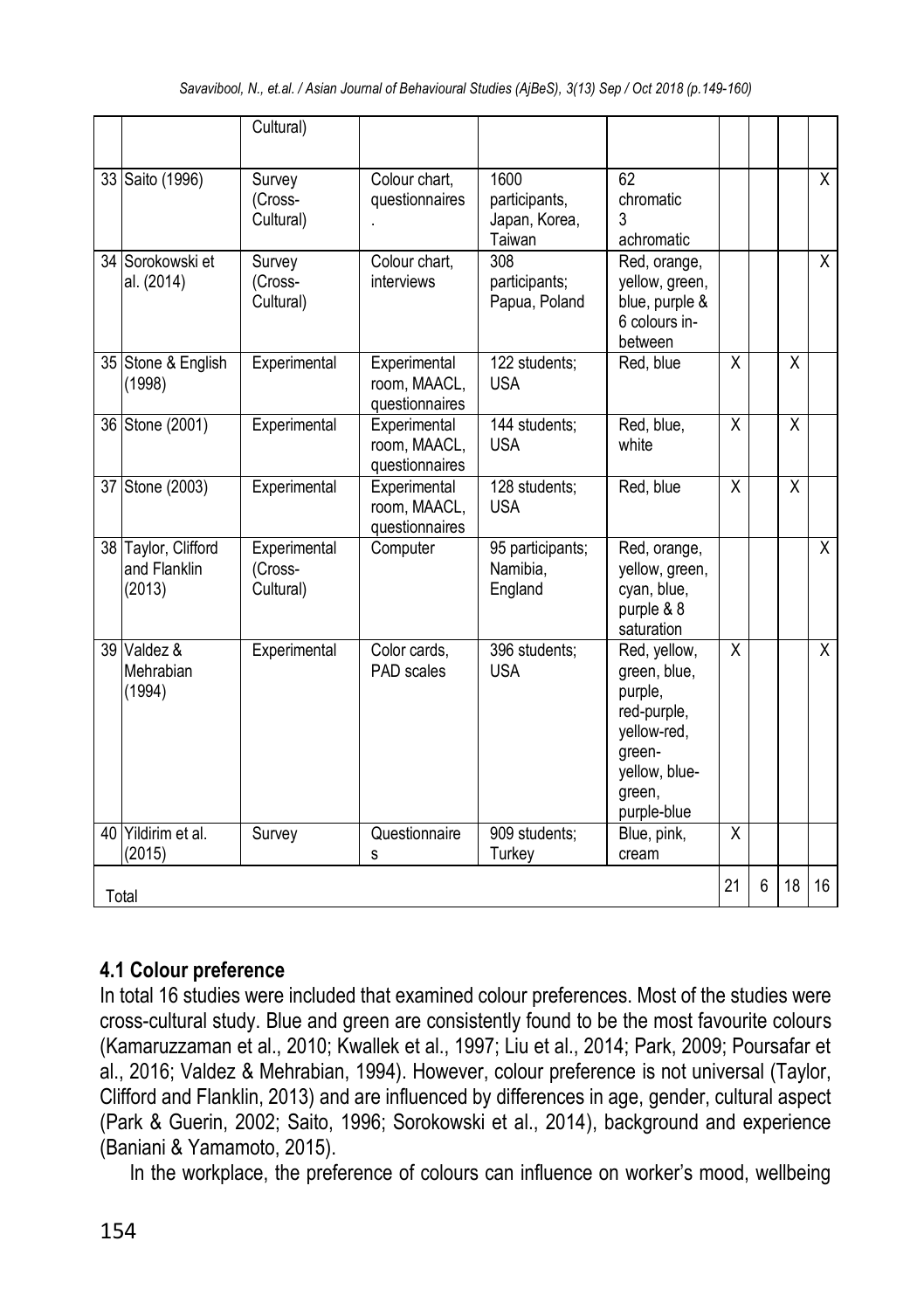and performance. (Kamaruzzaman et al., 2010; Poursafar et al., 2016). White is the most favourite neutral colour (Poursafar et al., 2016) and workers prefer to work in a white environment (Kwallek & Lewis, 1990; Kwallek et al.,1996).

#### **4.2 Mood and emotion**

In total 21 studies focused on mood and emotion. Most of the studies used a subjective measure of mood such as The Multiple Affect Adjective Check List (MAACL); The PAD (Pleasure, Arousal, and Dominance).

The emotional responses to colour are related to the meaning of colours. Green evokes the most positive emotional responses and is associated with relaxation, and happiness (Kaya et al., 2004). A cross-cultural study found positive emotional status when working in the colourful environment. The good colour scheme will enhance overall mood of worker (Küller et al., 2006). Blue is perceived more positive than red in the open-plan environment  $($ Stone, 2001) but other studies suggest it can also be perceived as depressive (Stone & English, 1998), and less attractive (Yildirim et al., 2015). The red environment can be perceived as stimulating as well as distracting (Kwallek & Lewis, 1990; Kwallek et al., 1997). White walls tend to be perceived boring and uninteresting (Kurt & Osueke, 2014).

#### **4.3 Physiology and wellbeing**

In total six studies focused on health outcomes using physiological measures. This included Electroencephalogram (EEG) and electrocardiogram (EKG or ECG) to measure brain's activity and heart rate variation.

Some colours have a greater impact on heart rate than others (Abbas et al., 2006). Working in the red or colourful room with visual complexity put the brain into a more exciting state, caused the slowing of the heart rate and overload. Blue was reported to have a drowsy and sleepy effect (Küller et al., 2009). Good workplace colour combinations can have a positive influence on visual working capacity and increase comfort (Lebedkova et al., 2012). Perception and experience in blue and green space are associated with a sense of wellbeing.

#### **4.4 Work-related outcomes**

In this section, 18 studies regarding the effects of workplace colour on work-related outcomes were divided into the following main topics: performance, productivity and creativity.

#### **4.4.1 Performance**

In total 11 studies on colour and performance were included which were all conducted in laboratory settings. A colourful workplace tended to enhance performance more than a workplace with an achromatic scheme (Öztürk et al., 2012). Some colour combinations increase a positive influence on visual working performance; speed of work and accuracy (Lebedkova et al., 2012). Working in the white environment resulted in the most errors being made (Kwallek & Lewis, 1990; Kwallek et al., 1996). Red was reported to have both negative and positive effect (Elliot et al., 2007; Kwallek et al., 1996; Küller et al., 2009).

The level of performance depended on the type of task and task demand (Stone & English, 1998, Stone, 2001, Stone, 2003). Red enhances cognitive task performance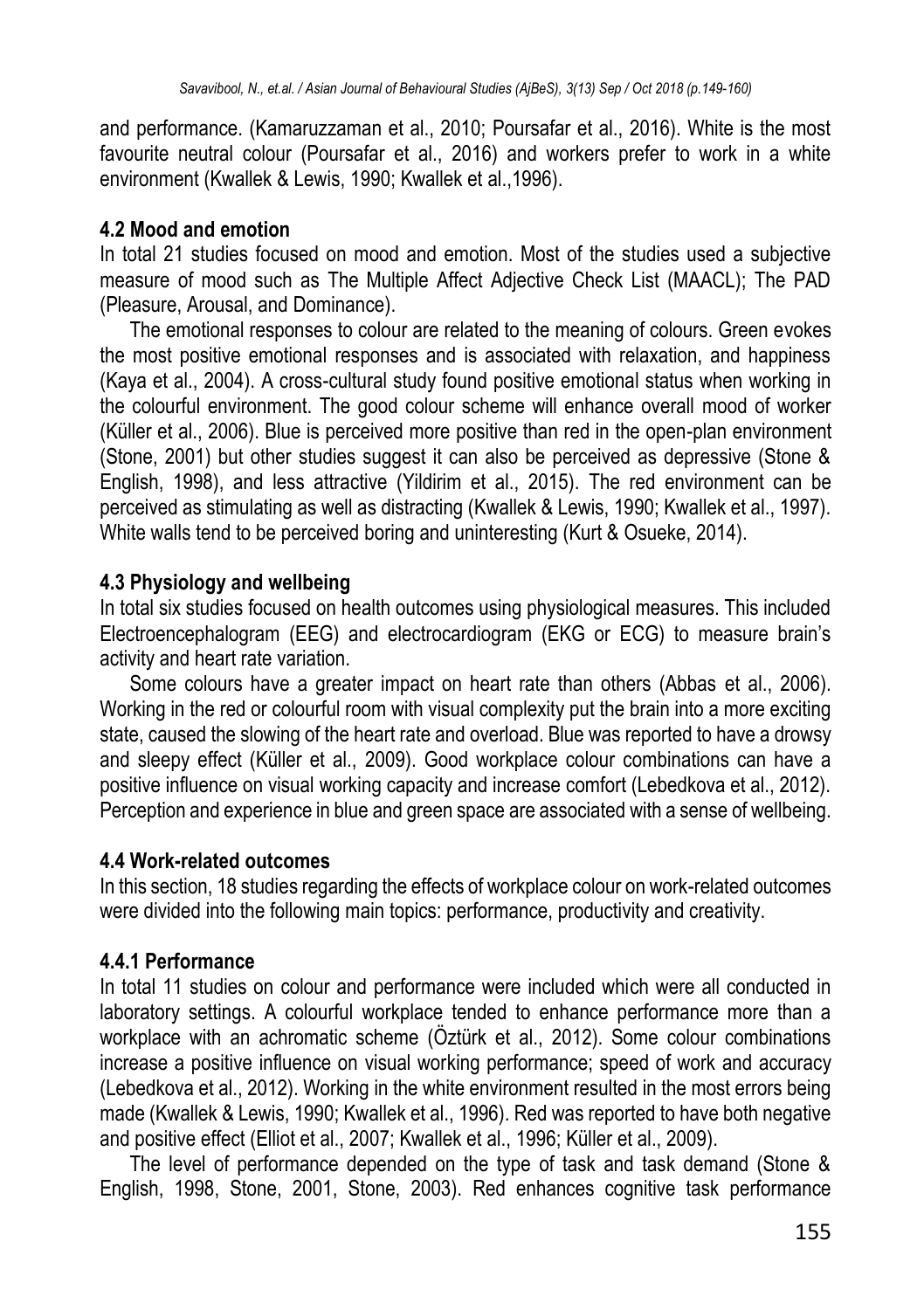whereas working in the blue enhances creative task performance (Mehta & Zhu, 2009).

## **4.4.2 Productivity**

Four studies reported the effect of workplace colour on human's productivity. Neutral colours, cool blue colours (Kamaruzzaman et al., 2010) as well as a balance between warm and cool colours can enhance productivity. By contrast, cool colours in the context of architectural office were found to reduce productivity (Poursafar et al., 2016). Interestingly, one study conducted in a real life work situation reported no effect of colour on perceived productivity (Bakker et al., 2013).

## **4.4.3 Creativity**

Four studies showed that workplace colour had the influence on creativity. Cool colours have a significant negative effect on creativity potential (McCoy and Evans, 2002). In contrast, Ceylan et al. (2008) reported that the cool workplace colours enhanced creativity, supporting the managers to think and generate ideas. Positive effects may be because cool colours are calming whereas warm colours are overstimulating making it difficult for people to concentrate.

#### **4.5 Discussions**

It is very clear that workplace colour has the significant effect on mood, physiology and wellbeing and work-related outcomes. Both consistency and contradictory results were found. The individual difference regarding culture, gender, age and background may influence the perception of workplace colour and colour preferences. Studies with students in hypothetical laboratory studies may not be comparable to experiences in the actual work environment. Moreover, the existing research almost focuses on a limited number of colours, primarily red, blue and green. There is very little research which examines colour combinations which may be more representative for workplace colour in a real everyday work environment.

# **5.0 Conclusion**

Strong evidence was established that colour in work environment plays a significant role in human's perception and behaviour especially mood, wellbeing and performance. The use of colour in the workplace can enhance positive mood, contribute the sense of wellbeing and lead to a positive outcome. Understanding the maximum dimension of how difference workplace colours influence humans is essential. More research is needed to examine the following factors: the combination of colour, the context of the work environment, crosscultural factors and individual differences.

# **Acknowledgement**

The author would like to thank Dr Birgitta Gatersleben and Ass. Prof. Dr Chumporn Moorapun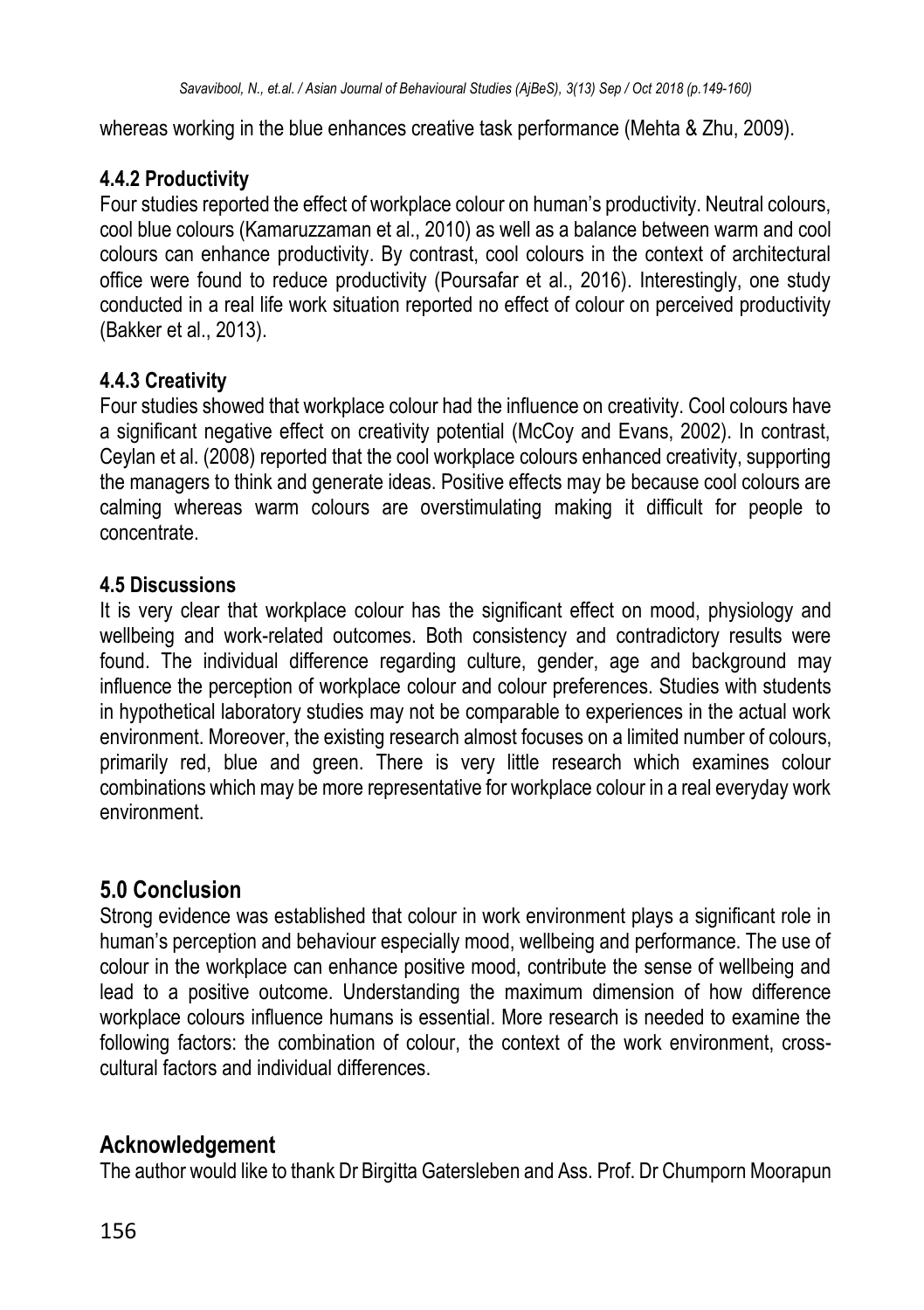for their advice and general support. This study has been funded by Sripatum University under the Faculty Development Grant Program.

# **References**

Abbas, N., Kumar, D., & Mclachlan, N. (2006, January). The psychological and physiological effects of light and colour on space users. In Engineering in Medicine and Biology Society, 2005. IEEE-EMBS 2005. 27th Annual International Conference of the (pp. 1228-1231). IEEE.

Al-Rasheed, A. S. (2015). An experimental study of gender and cultural differences in hue preference. Frontiers in psychology, 6.

Bakker, I., van der Voordt, T. J., de Boon, J., & Vink, P. (2013). Red or blue meeting rooms: does it matter? The impact of colour on perceived productivity, social cohesion and wellbeing. Facilities, 31(1/2), 68-83.

Baniani, M., & Yamamoto, S. (2015). A comparative study on correlation between personal background and interior color preference. Color Research & Application, 40(4), 416-424.

Ceylan, C., Dul, J., & Aytac, S. (2008). Can the office environment stimulate a manager's creativity? Human Factors and Ergonomics in Manufacturing & Service Industries, 18(6), 589-602.

Dijkstra, K., Pieterse, M. E., & Pruyn, A. T. H. (2008). Individual differences in reactions towards color in simulated healthcare environments: The role of stimulus screening ability. Journal of Environmental Psychology, 28(3), 268-277.

Dul, J., Ceylan, C., & Jaspers, F. (2011). Knowledge workers' creativity and the role of the physical work environment. Human resource management, 50(6), 715-734.

Elliot, A. J., Maier, M. A., Moller, A. C., Friedman, R., & Meinhardt, J. (2007). Color and psychological functioning: the effect of red on performance attainment. Journal of experimental psychology: General, 136(1), 154.

Franz, G. (2006, September). Space, color, and perceived qualities of indoor environments. In Environment, health and sustainable development Proceedings of the 19th International Association for People-Environment Studies Conference (IAPS 2006). Seattle, WA, USA Hogrefe & Huber.

Gao, X. P., Xin, J. H., Sato, T., Hansuebsai, A., Scalzo, M., Kajiwara, K. & Billger, M. (2007). Analysis of cross‐cultural color emotion. Color Research & Application, 32(3), 223-229.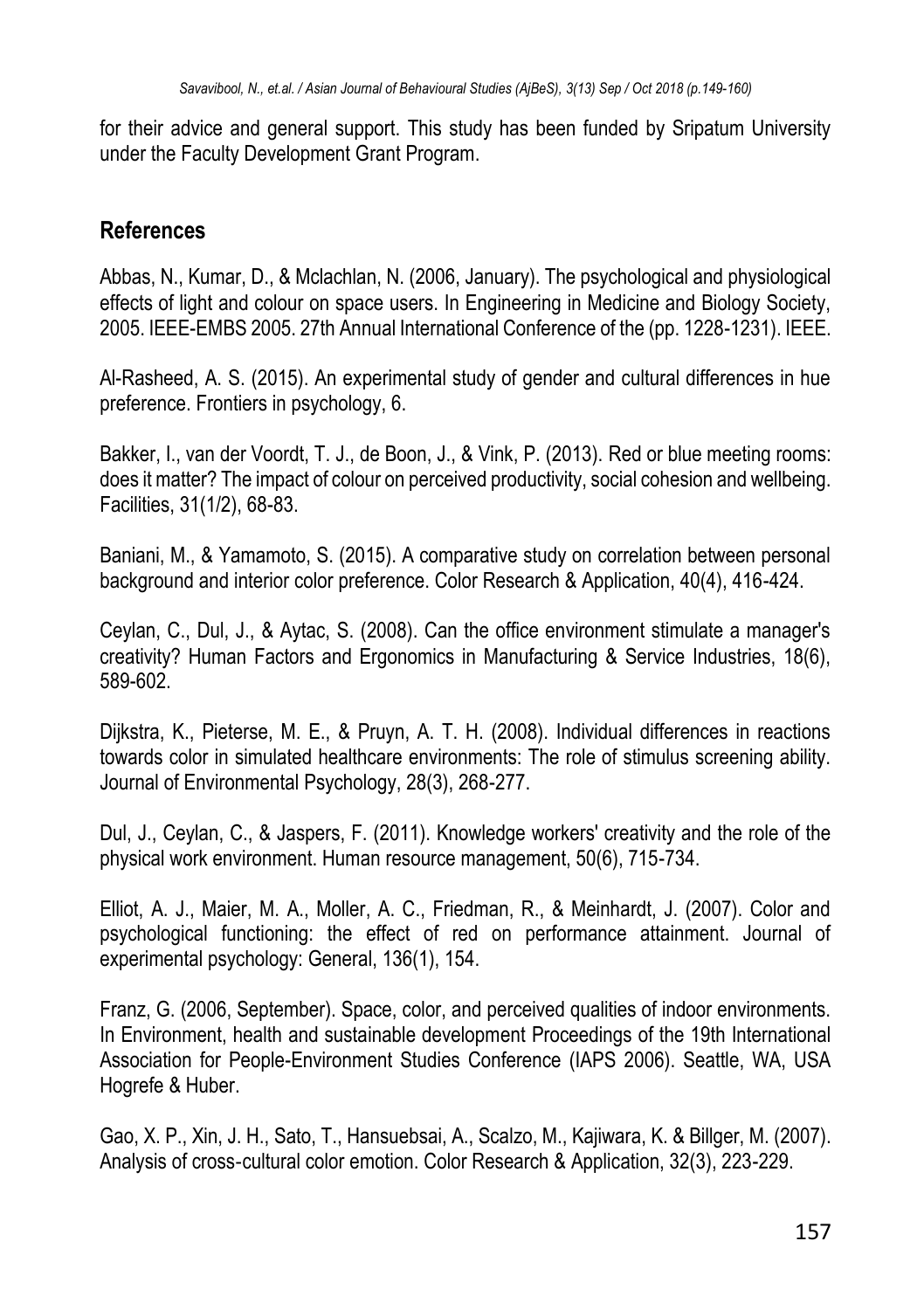Gyu, J., & Park, C. (2013). Color perception in pediatric patient room design: American versus Korean pediatric patients. HERD: Health Environments Research & Design Journal, 6(4), 10-26.

Hidayetoglu, M. L., Yildirim, K., & Akalin, A. (2012). The effects of color and light on indoor wayfinding and the evaluation of the perceived environment. Journal of environmental psychology, 32(1), 50-58.

Kamaruzzaman, S. N., & Zawawi, E. M. A. (2010). Influence of Employees' Perceptions of Colour Preferences on Productivity in Malaysian Office Buildings. Journal of Sustainable Development, 3(3), 283.

Kaya, N., & Epps, H. H. (2004). Relationship between color and emotion: A study of college students. College student journal, 38(3), 396.

Kurt, S., & Osueke, K. K. (2014). The effects of color on the moods of college students. SAGE Open, 4(1), 2158244014525423.

Kwallek, N., & Lewis, C. M. (1990). Effects of environmental colour on males and females: A red or white or green office. Applied Ergonomics, 21(4), 275-278.

Kwallek, N., Lewis, C. M., Lin-Hsiao, J. W. D., & Woodson, H. (1996). Effects of nine monochromatic office interior colors on clerical tasks and worker mood. Color Research and Application, 21(6), 448-458.

Kwallek, N., Woodson, H., Lewis, C. M., & Sales, C. (1997). Impact of three interior color schemes on worker mood and performance relative to individual environmental sensitivity. Color Research and Application, 22(2), 121-132.

Kwallek, N., Soon, K., & Lewis, C. M. (2007). Work week productivity, visual complexity, and individual environmental sensitivity in three offices of different color interiors. Color Research & Application, 32(2), 130-143.

Küller, R., Ballal, S., Laike, T., Mikellides, B., & Tonello, G. (2006). The impact of light and colour on psychological mood: a cross-cultural study of indoor work environments. Ergonomics, 49(14), 1496-1507.

Küller, R., Mikellides, B., & Janssens, J. (2009). Color, arousal, and performance—A comparison of three experiments. Color Research & Application, 34(2), 141-152.

Lengen, C. (2015). The effects of colours, shapes and boundaries of landscapes on perception, emotion and mentalising processes promoting health and well-being. Health & place, 35, 166-177.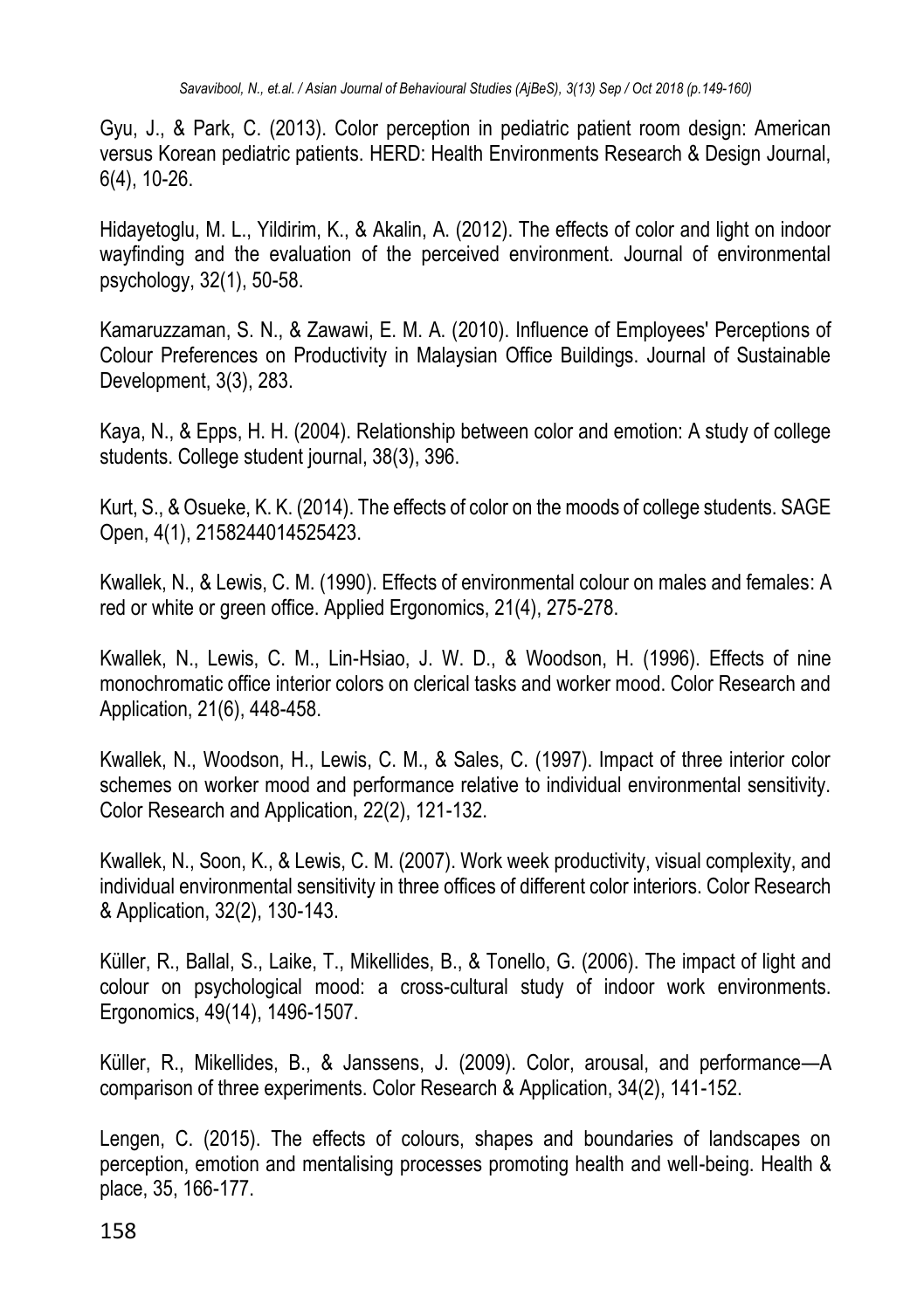Lebedkova, S. M., Panteleeva, N. S., & Stepanova, I. V. (2012). Influence on Visual Working Capacity of Colour Decoration of the Workplace for Work with a Computer. Light and Engineering, 20(3), 40.

Liu, W., Ji, J., Chen, H., & Ye, C. (2014). Optimal Color Design of Psychological Counseling Room by Design of Experiments and Response Surface Methodology. PloS one, 9(3), e90646.

Manav, B. (2007). An experimental study on the appraisal of the visual environment at offices in relation to colour temperature and illuminance. Building and environment, 42(2), 979-983.

McCoy, J. M., & Evans, G. W. (2002). The potential role of the physical environment in fostering creativity. Creativity Research Journal, 14(3-4), 409-426.

Mehta, R., & Zhu, R. J. (2009). Blue or red? Exploring the effect of color on cognitive task performances. Science, 323(5918), 1226-1229.

Nasar, J. (1994). Urban design aesthetics: The evaluative qualities of building exteriors. Environment and Behaviour, 26 (3), 377-401.

Ou, L. C., Ronnier Luo, M., Sun, P. L., Hu, N. C., Chen, H. S., Guan, S. S., ... & Billger, M. (2012). A cross‐cultural comparison of colour emotion for two‐colour combinations. Color Research & Application, 37(1), 23-43.

Öztürk, E., Yılmazer, S., & Ural, S. E. (2012). The effects of achromatic and chromatic color schemes on participants' task performance in and appraisals of an office environment. Color Research & Application, 37(5), 359-366.

Park, Y., & Guerin, D. A. (2002). Meaning and preference of interior color palettes among four cultures. Journal of interior design, 28(1), 27-39.

Park, J. G. (2009). Color perception in pediatric patient room design: Healthy children vs. pediatric patients. HERD: Health Environments Research & Design Journal, 2(3), 6-28.

Poursafar, Z., Devi, N. R., & Rodrigues, L. R. (2016). Evaluation of color and lighting Preferences in architects' offices for enhancing productivity. International Journal of Current Research and Review, 8(3), 1.

Saito, M. (1996). Comparative studies on color preference in Japan and other Asian regions, with special emphasis on the preference for white. Color Research & Application, 21(1), 35- 49.